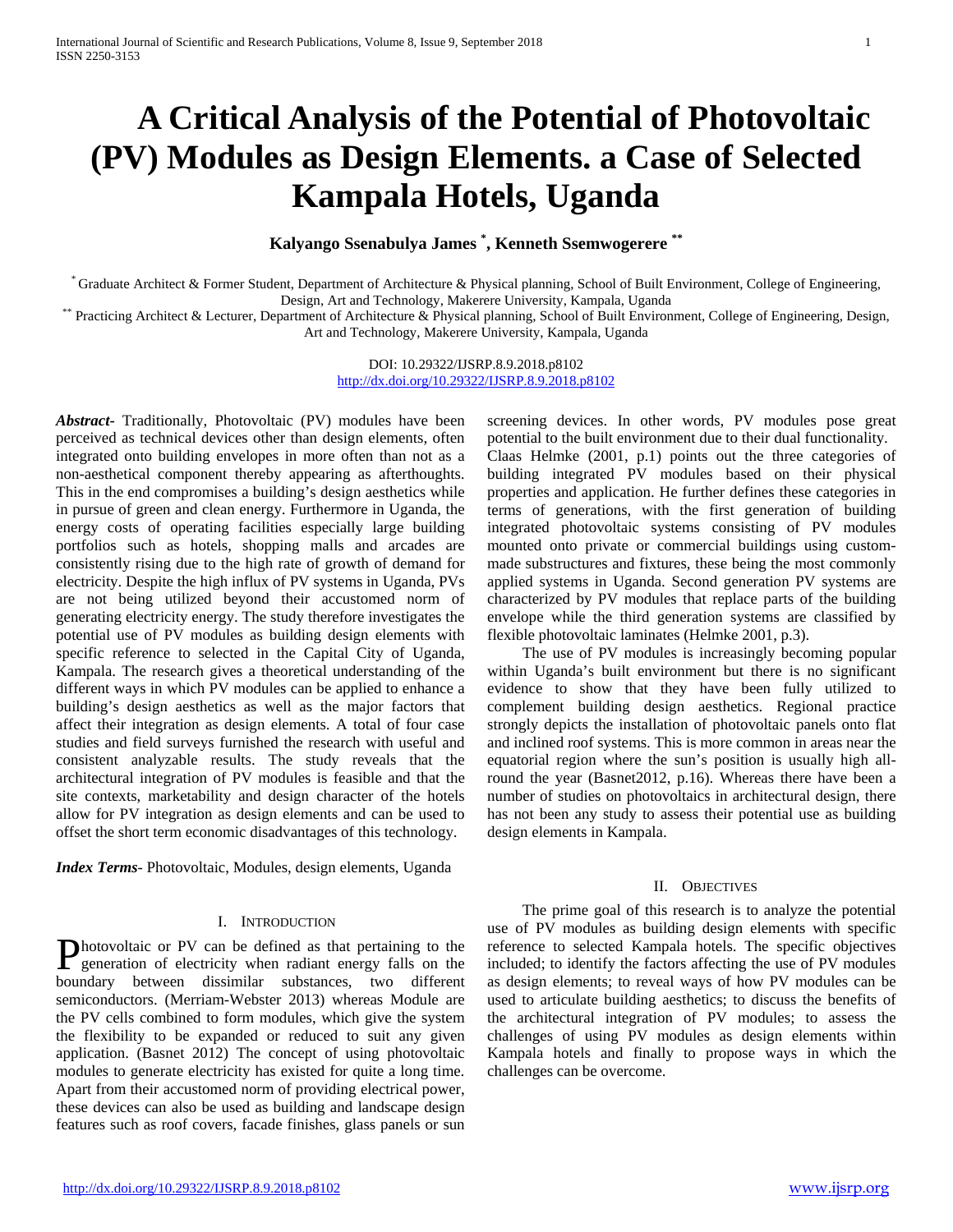### III. METHODOLOGY

 The research adopted the following data collection techniques: Direct Observation: Field visits to selected hotels premises within Kampala. To document the architectural character of hotel buildings using photography and sketches as tools of capturing and analyzing information.; Literature review: On how PV modules have been used to enhance building design aesthetics, factors determining their use and any other information that may prove useful to the study. These included books, reports, thesis, online articles and journals.

 Interviews and Questionnaires: These were used to collect information in form of expert and personal opinions from target populations comprising of practicing architects, PV expatriates, hotel administration and the general public. The specified population groups majorly consist of stakeholders responsible for the implementation of PV modules as design elements.

## IV. LITERATURE REVIEW

## **PV modules as design elements**

 The use of PV modules to articulate building facade aesthetics is a modern movement that lies within the field of architectural engineering.

 According to Anne G. Hestnes (1999), PV systems when integrated in a building, become part of the general building design and also often become general building elements. This therefore implies that there may be a cost reduction factor when used to execute a function of a building component that they would have otherwise been superimposed on.

 Building integrated photovoltaics refers to the concept of integrating photovoltaic elements into the building envelope, establishing a symbiotic relationship between the architectural design, functional properties and economic regenerative energy conversion (Zeeuw 2011, p.6).

 From the above, it can be noted that major factors surrounding this concept are, to improve building aesthetics thus marketability of the project, a concept that integrates sustainability, social and economic issues.

 PV technology has advanced with time becoming more efficient as well as taking on various forms in order to capture various architectural styles. Building integrated photovoltaic systems can be categorized into three generations, basing on Claas Helmke (2001). The generations are categorized based on the physical properties and the modes of integration of the photovoltaics.

 The first generation of building integrated photovoltaic systems was the genesis of the architectural integration of PV modules. With these systems the photovoltaic generator is mounted onto an existing roof using substructures and fixtures (Helmke 2001, p.2). However, due to the mode of integration their impact on the facade appearance is questionable in terms of workmanship. They focused more on function than aesthetics.

 Flexible photovoltaic laminates are categorized under the third generation of building integrated photovoltaic systems. Their flexible character enables them to take up the form of the building component onto which they are secured (Helmke 2001, p.3). With this, new fields of application can realized due to the

flexible and lightweight character of the photovoltaic laminates especially with curving building envelopes.

 The above discussions reveal that there has been a transition in building integrated photovoltaic systems, each portraying a specific character and function, prompting one to ask whether Kampala's architecture is in position to comfortably embrace this transition and to what extent, with specific reference to hotel designs.

## **PV Module Integration Methods**

 In the thesis titled *Architectural Integration of Photovoltaic and Solar Thermal Collector Systems into buildings*, Arjun Basnet (2012, p.24) states that PV module integration methods can be classified into two categories, superimposed and integrated systems. The author further defines a superimposed system as where the PV system is attached over the existing building envelope while an integrated system is where the PV system forms a part of the building envelope. A system where photovoltaics form parts of the building envelope may appear as a more unified body compared to that where the photovoltaic modules are superimposed.

#### **Types of PV Module Integration**

 There are three basic ways of integrating PVs in buildings, Roof-based systems, Facade systems,

 Sunshades and sunscreens, based on Randall Thomas' (2001, p.23) book on *Photovoltaics and Architecture.* Depending on which part of the building they are to be integrated, the properties of the PV modules and character of the specific area of integration have to be identified.

 Roof integrated PV systems involve integrating PV modules on flat roofs, inclined roofs, curved roofs and skylights. Roof based systems may be easier to integrate PVs aesthetically and functionally than a wall (Randall 2001, p.27). These could then be considered as a potential starting point for exploring design though the use of photovoltaics in Uganda.

 PVs laid horizontally on the flat roofs are normally not visible from the ground and hence the significance of aesthetic part of integration can be less (Basnet 2012, p.28). This type of integration basically focuses on energy production rather than design aesthetics due to restricted views. Not much design articulations can be achieved unless the roof is looked at from a higher viewing platform.

 Transparent and semi-transparent PV roof panels can be used in glass covered areas such as atriums; part glazing and part-opaque PVs (Randall 2001, p.27) transmit enough diffused sunlight to achieve a pleasant lighting level in the atrium.

 Facade integrated PV systems involve integrating PV modules as cladding elements in opaque parts of the facade, transparent PV facade in almost the same way as a standard glazed facade, on inclined walls and PV modules as sunshades. Randall (2001, p.28) suggests that a facade could even consist of a combination of glazed areas for vision and opaque PV panels or have PV modules with opaque areas and transparent ones for curtain walling systems. This indicates that opaque PV modules can be superimposed onto a structural wall or fitted into the frame of a curtain walling system to create a wall plane that achieves a desired facade aesthetic.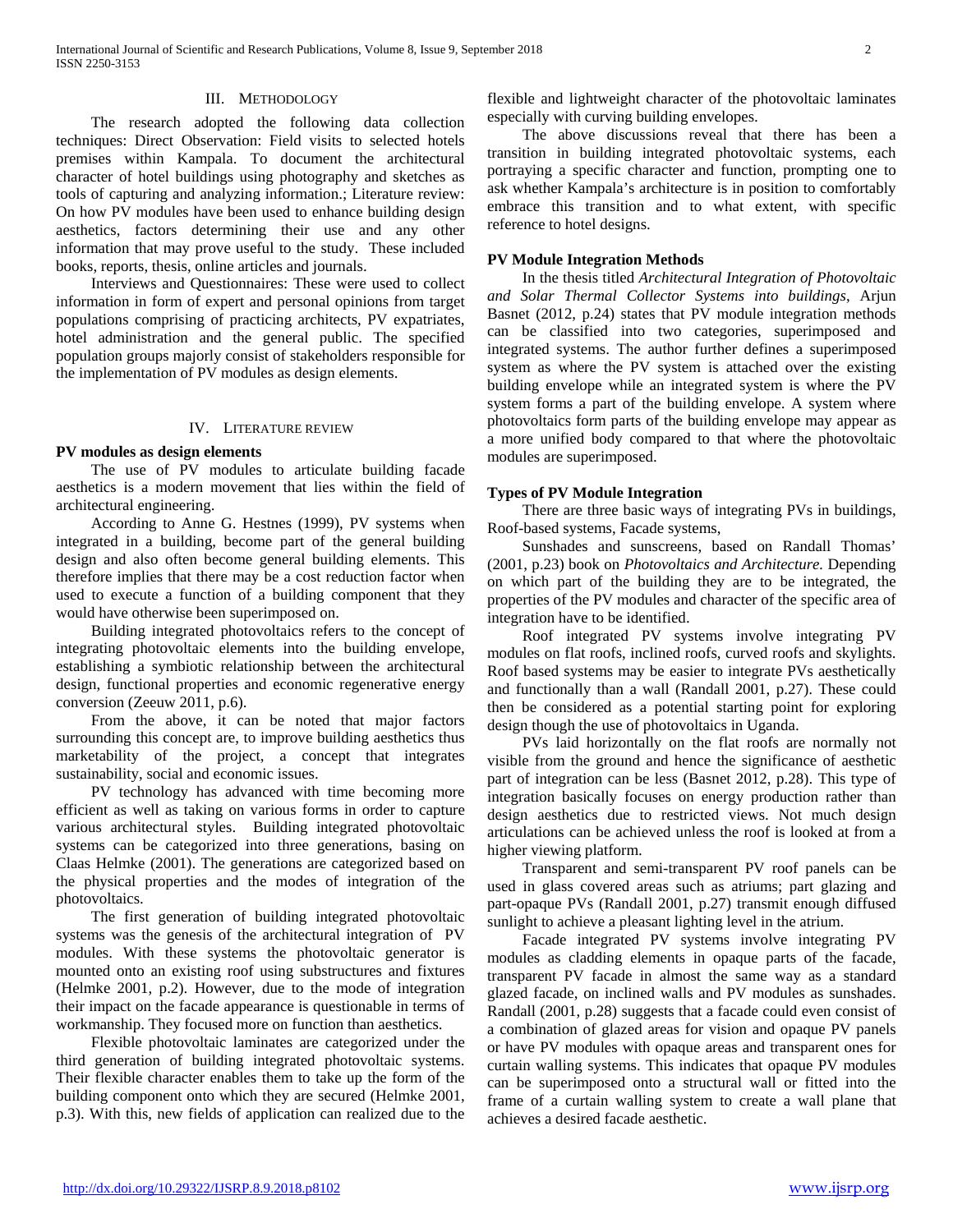Sun shades can take the form of a fixed or moveable system and can be installed either vertically or horizontally on the facade of a building, as posited by Basnet (2012, p.39). These can be a good option for preventing the penetration of direct sun rays into the interiors most especially on the east and west facing facades. Installation costs, skills and technology could be a factor to consider when selecting either system.

# **Visual aesthetics of PV designs**

 On the whole, PV systems that are architecturally pleasing within the context of the building, good material and colour composition, that adapt well to overall modularity, the visual aspect of the grid which is in harmony with the building and creates a satisfactory composition will result in good integration and renders high architectural quality (Roberts and Guariento 2009, P.12).

## **Factors influencing the use of PV modules as design elements**

 A study conducted by Craig Jackson and Sara J Wilkinson (2003, p.404) titled *An Evaluation of the Viability of Photovoltaics in Residential Schemes Managed by UK Registered Social Landlords* showed that 57% of the respondents felt that despite the cost factor, photovoltaics were both innovative and exciting and an energy source of the future. The findings suggest that design aesthetics can be a factor considered by a project client to offset the economic disadvantages associated with the use of PV systems. The use of PV modules as architectural design elements could therefore be looked at as a benefit when assessing the viability of their integration. This is due to the fact that visual appearance does increase the marketability of a project as such new technologies could always be used as an opportunity to create a niche market by staying one step ahead of the competition (Jackson et al 2003, p.406). Design aesthetics could therefore be established as a factor when assessing the potential use of PV modules as building design elements.

 Cost is a major propriety in relation to other factors when it comes to the architectural integration of PV modules. Initial capital and maintenance cost of PV installations are categorized under cost in this discussion. A major attraction of building integrated PVs is that the cost of the elements they replace can be offset against the PV cost (Randall 2001, p.33) for example the use of integrated PV systems as cladding elements in opaque parts of the facade, transparent PV facade in almost the same way as a standard glazed façade or PVs as sunshades.

 In general, costs of PV systems are higher than those of conventional cladding systems that they set out to replace. However, compromises are at times may made for the architectural aesthetics. Jackson et al (2003, p.407) study hypothesized that in order for residential social landlords to view photovoltaics as a truly viable option, costs would need to fall. The above discussion deduces cost as a determining factor to the integration of PV designs but with social issues having the potential of offsetting their economic disadvantages.

 More often than not, designers view solar design as a limitation rather than an opportunity. Many architects and clients feel that solar architecture implies rigid design limitations regarding orientation, placement of windows, sloping roof elements, sun spaces and so on (Kiss Cathcart Anders Architects 1993, p.6 ). But for the implementation of any idea, project

clients and those responsible for the implementation must be informed of the project's potential out comes.

 The size of the development program that the Registered Social Landlords in the UK managed or expected to execute had a link to the use of photovoltaics on their schemes (Jackson's et al 2003, pp.401-402). The survey revealed that the larger Registered Social Landlords had more scope to utilize new technologies and products such as photovoltaics due to their ability to have more access to research funding and undertake demonstration projects.

 Randall (2001, p.28) mentions that, inclined photovoltaics can be integrated on a vertical wall to create a glazing or rain screen cladding system, but goes ahead to caution that complexity for such construction cladding increases. This reveals that architectural engineering with specific reference to the integration of PV modules calls for an understanding of design and construction techniques. Low skills and technology may therefore limit the level of PV design articulation.

## V. ANALYSIS OF THE FINDINGS

 The scope of the research was limited to hotel developments situated within the Kampala central business district. Kampala's central business district could possibly be termed as one of the busiest areas in Uganda and for that reason the research sought to analyze hotel developments prone to a large client base. The research had also aimed for a representative sample size of approximately eight hotels preferably those built in recent time and bearing a large capacity. However, the research was limited to four hotels as a result of the ongoing terror alerts within the country. The inability to gain indepth data has to be recognized.

Protea hotel is located at the Kololo terrace, flunked by Acacia avenue, upper Kololo terrace and Elgon terrace road on the west, north and south respectively. Furthermore, the terrain slopes along the upper Kololo terrace and Elgon terrace road with Acacia avenue at the lowest point.

 Grand imperial hotel premise is located in the heart of Kampala's central business district, on Speke road, Nakasero hill. The hotel is flunked by Shimoni road on the south, Speke road on the north-east and The Square 2 on the north-west. Situated on its western side with a height of approximately 50 meters is the East African development bank, the only adjacent landmark building that has a shading effect on the hotel's building envelope.

 Metropole hotel is located on Windsor road, Kololo hill. The site is flunked by tarmac roads on the north and west facades, coupled with a row of trees along its boundary walls. The hotel building mass is orientation in such a way that the longest facades are facing the east and west direction.

 Sheraton hotel is located on Kintu road at the heart of Kampala's central business district. The site is flunked by Kintu road, Speke road and Nile Avenue on the north, west and south respectively. With a storey height of 13 floors, the hotel building imposes high visual dominance on the surrounding context. Furthermore, the hilly terrain does not have a significant impact on the visual quality of the hotel building as a result of its grand height.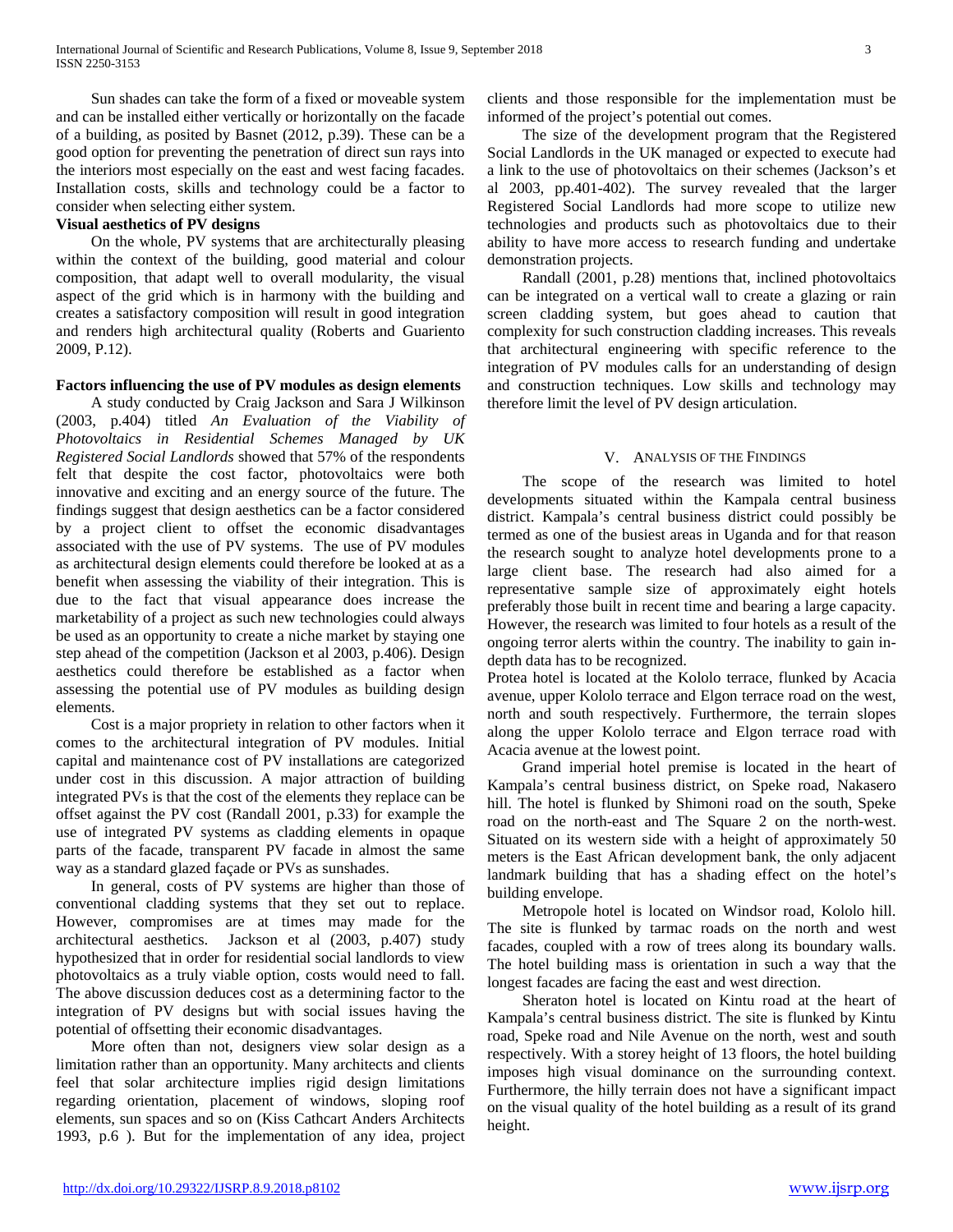The architectural integration of PV modules is context dependant. Aspects such as shadowing from adjacent trees and buildings, terrain and dust intensity may have a positive or negative impact on PV designs. The character of the building features determines the type, method and properties of PV integration.

 The performance of PV modules decreases with shadowing hence designs for building integrated PVs need to consider this to maintain high performance (Randall 2001, p.11). One would expect that, shadowing of the hotel buildings in the Kampala central business district would majorly arise from their adjacent buildings. This may have been true for Grand Imperial hotel however the study revealed that the major source of shadowing of hotel buildings was caused by trees thou in a mild state.

 Out of the four hotels that were visited, only one of them was flunked by two roads. The rest had three roads abutting their premises. The study shows that the roads created an offset distance between the hotels and adjacent buildings consequently rendering the facades free of shadowing. Height as an advantage allowed for views of Sheraton hotel from streets far beyond the hotel premises on streets such as Sezibwa and Pilkington road. In other words, it can be argued that the height of the hotel buildings coupled with the sloping terrain offer unobstructed views of the hotel facades.

 The study also reveals that, despite the hotels being located on hill slopes, the flat roofs could not be seen from the ground regardless of the viewing point. Therefore, the significance of PV design aesthetics can be less or not there at all as reported in the research by Basnet (2012, p.28). On the contrary, the pitched roofs could be viewed from both within and off the hotel premises especially from the upper parts of the sites.

 In summary one can say that, the vast application of pitched roofs on hotel building designs with specific reference to clay tile roof coverings pose great potential for the architectural integration of PVs on inclined roofs and integrated PV tiles.

 It is apparent that some of the hotel buildings possessed 'blank' facades that facing the east and west as observed on Sheraton and Metropole hotel. Furthermore, air conditioning systems secured on the facades of Protea and Metropole hotel had a discreet effect on the surface area although Metropole hotel managed to mitigate this effect by securing them within recessions in the facade.

#### VI. CONCLUSION

 Research reveals that PV module integration methods can be classified into two categories, superimposed and integrated systems. There are also three basic ways of integrating PVs in buildings, roof-based systems, facade systems, sunshades and sunscreens.

 A comparative study of the four hotels reveals the suitability for the architectural integration of PV inclined roofs, vertical facade and sunshade systems, partially to the vivid views of the hotel building envelopes from adjacent streetscapes that flunk Sheraton, Protea, Metropole and Grand Imperial hotel on the upper slopes of Nakasero and Kololo hill where they are situated. They enjoy high visual qualities without compromising security on the hotel premises. Furthermore, the vast application of visible installation free terracotta tile pitched roofs on three

hotels as opposed to the invisible installation packed flat roofs poses great potential for PV integration on inclined roofs, as a combined roof element or mounted above the roof coverings.

It is evident that the vast applications of inclined, curved and straight transparent glazing members in public spaces create opportune areas for the integration of semitransparent PV glazing known to possess a high solar radiation absorption rate. However, these integrated systems require a high level of skill and PV technologies that are currently unavailable in Uganda. The research therefore proposes that architects work closely with PV expatriates and other engineers through design consultations to be in position to design and construct buildings that incorporate such technology.

 The research data confirmed that PV modules on the local market cannot effectively satisfy requirements that must be addressed by PV designs namely size, colour, cost, transparency and weather-tightness. For that reason, special orders have to be made for any hotel design that seeks to incorporate PV modules as design elements. However, PV technology will have to be affordable in capital terms before they can be seen as both a design and power production option. Cost reduction will occur if PV modules are manufactured locally, as pointed out in the research survey, where plans of establishing PV module assembly plants in Entebbe and Mbale exist. In addition, training of solar PV technicians to be in position to install complex integrated systems will result in a reduction of construction costs, as the cost of the PV modules are offset against that of the substituted elements.

#### **REFERENCES**

- [1] Adler, D. (1999). *Metric Handbook,Planning and Design Data.* Oxford,England: Reed Educational and professional Publishing Ltd.
- [2] Aggarwal, A. (2017). Informal and Formal Settlements (Indian Context). India: SHUBHAM.
- [3] Assumpta Nnaggenda-Musana,Eiman Ahmed Elwidaa,Barnabas Nawangwe. (2014). *User Participation in the Eyes of an Architect and Gendered Spaces.* Kampala,Uganda.
- [4] Borehamwood, H. (1991). *External fire spread: building separation and boundary distances.* Garston, Watford,: Building Research Establishment.
- [5] Byandala, A. ( 2012). Building control Regulations(Draft). Kampala.
- [6] Council(CWC), C. W. (2000). Fire safety in Residential Buildings, Building Perfoemance Bulletin,series 2.
- [7] Council(NRC), N. R. (1995). *National BuildingCode of Canada.* Ottawa.
- [8] CSIR. (2000). Guidelines for Human settlement planning and design. Pretoria: Capture Press, Pretoria. Davis, M. (2006). Planets of slums. Newyork.
- [9] Dawson, C. (2002). *Practical Research Methods.* New Dellhi: UBS Publishers' Distributers.
- [10] Drysdale, D. (n.d.). Chapter 41-Fire. Encyclopedia of occupational Health and safety.
- [11] Emmanuel K. Addai 1, S. K.-S. (2016). Trend of Fire Outbreaks in Ghana and Ways to Prevent These Incidents. *Safety and Health at Work*, 1-9.
- [12] Express, I. ( 2009, April 14). *citys-fire-service-gets-new-bikes-equipmentin-runup-to-commonwealth.* Retrieved from http://archive.indianexpress.com/news/: http://archive.indianexpress.com/news/city-s-fire-service-gets-new--bikesequipment-in-runup-to-commonwealth-games/446637/2
- [13] Forrest, L. W. (n.d.). *Fire Strategy in Buildings – 'What is its Purpose'.* London: Lawrence Webster Forrest Limited.
- [14] FPA. (2007). Fire prevention,Fire engineers Journal: The international journal for fire proffessionals. FPA.